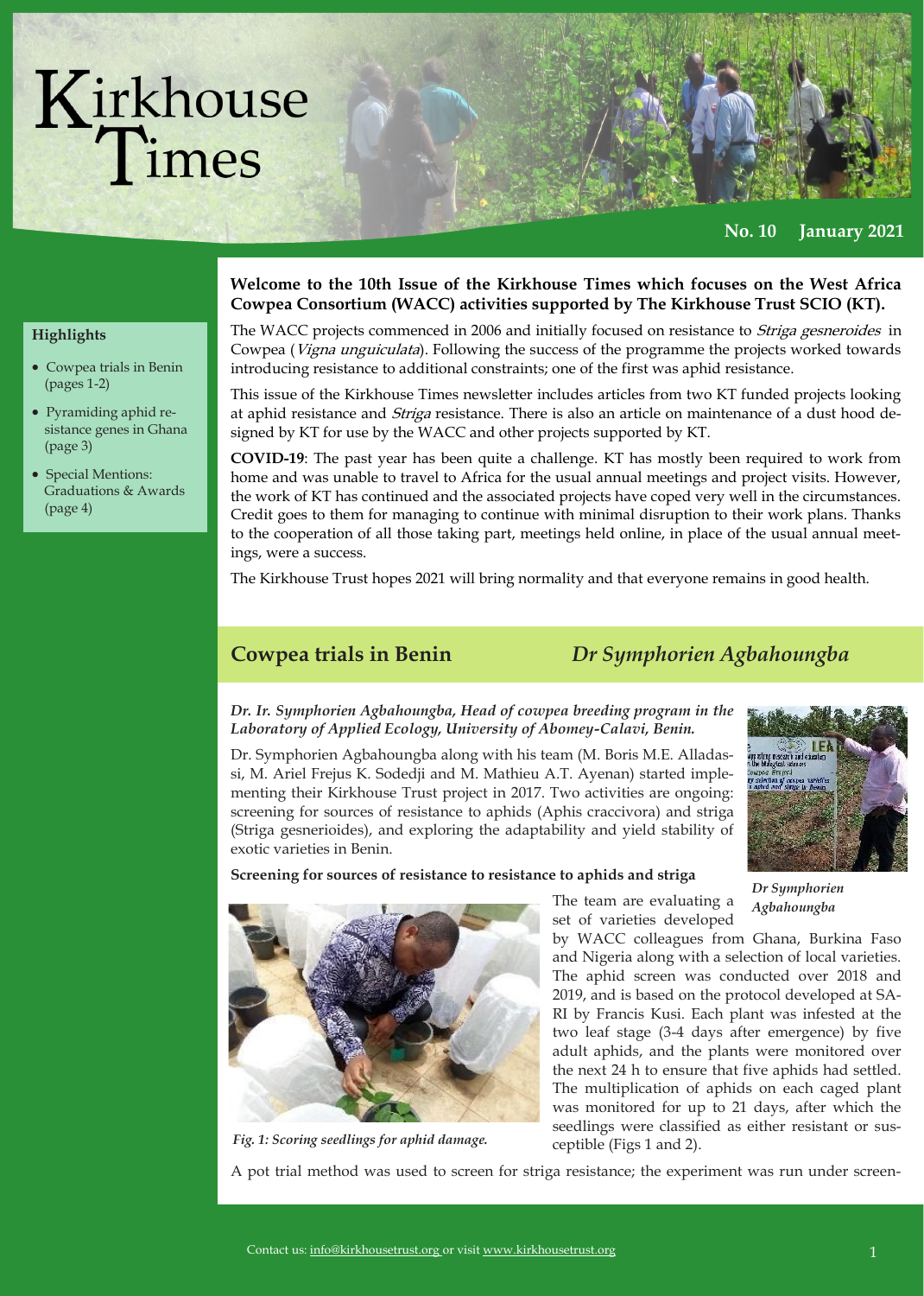#### *Cowpea trials in Benin Cont'd*



*Fig. 2: Counting aphid numbers.*

house conditions over two growing seasons. A measured quantity of striga seed was mixed with sterilized soil and kept moist for three weeks, at which point cowpea seeds were introduced; at the end of the growing period, the number of emerged striga plants was counted and the vigour of both the host and the parasite plants was monitored. In addition, the number of attachment sites of the parasite on the host roots was determined by inspection of washed roots. The varieties which were determined as being resistant to both aphids and striga (zero attachment sites) were Apagbaala, Fuampea 1, Fuampea 2, IT97K-556-6, Komcallé, IT00K-1263, TZ Gourgou, Tvu15445 and Agbloto.

#### **Adaptability and yield stability**

The set of varieties was tested during 2019 in four cowpea growing regions of the country, namely Agbangnizoun, Klouekanmey, Saclo/Cana and Zakpota,



*Fig. 3: Farmers and extension officer evaluating the cowpea varieties*

over the two growing seasons. The experiment was set out as a randomized complete block with three replications. Each variety was represented by a four row 5 x 3 m plot with a between row spacing of 75 cm and a within row between plant spacing of 30 cm. Three seeds were planted in each hole, thinned ten days after emergence to leave two plants per hole. In order to ensure a consistent level of aphid pressure, the highly susceptible variety Tawa was grown both between and at each end of every plot. The plants were monitored over the course of the experiment by two extension officers and at least six local cowpea farmers (Fig. 3); the traits followed were aphid infestation, striga occurrence and yield (Fig. 3). The varieties favoured most strongly by the farmers were IT00K-1263, Fuampea 1, Fuampea 2, IT-15445, IT97K-556 and IT97K-449-35.

The KT project highlighted the cowpea breeding activity conducted by the University of Abomey-Calavi's Laboratory of Applied Ecology, and has helped Symphorien obtain additional support both for the characterization of local cowpea germplasm and for the development of new varieties adapted to condi-

tions in Benin. In addition, Symphorien's team successfully organized the 2019 WACC annual meeting in Cotonou from 15- 19th October and is currently is establishing, with the support of KT, a seed dissemination project based on some of the varieties which have been tested.



**Page 3: Pyramiding two sources of aphid resistance genes into farmer preferred cowpea varieties**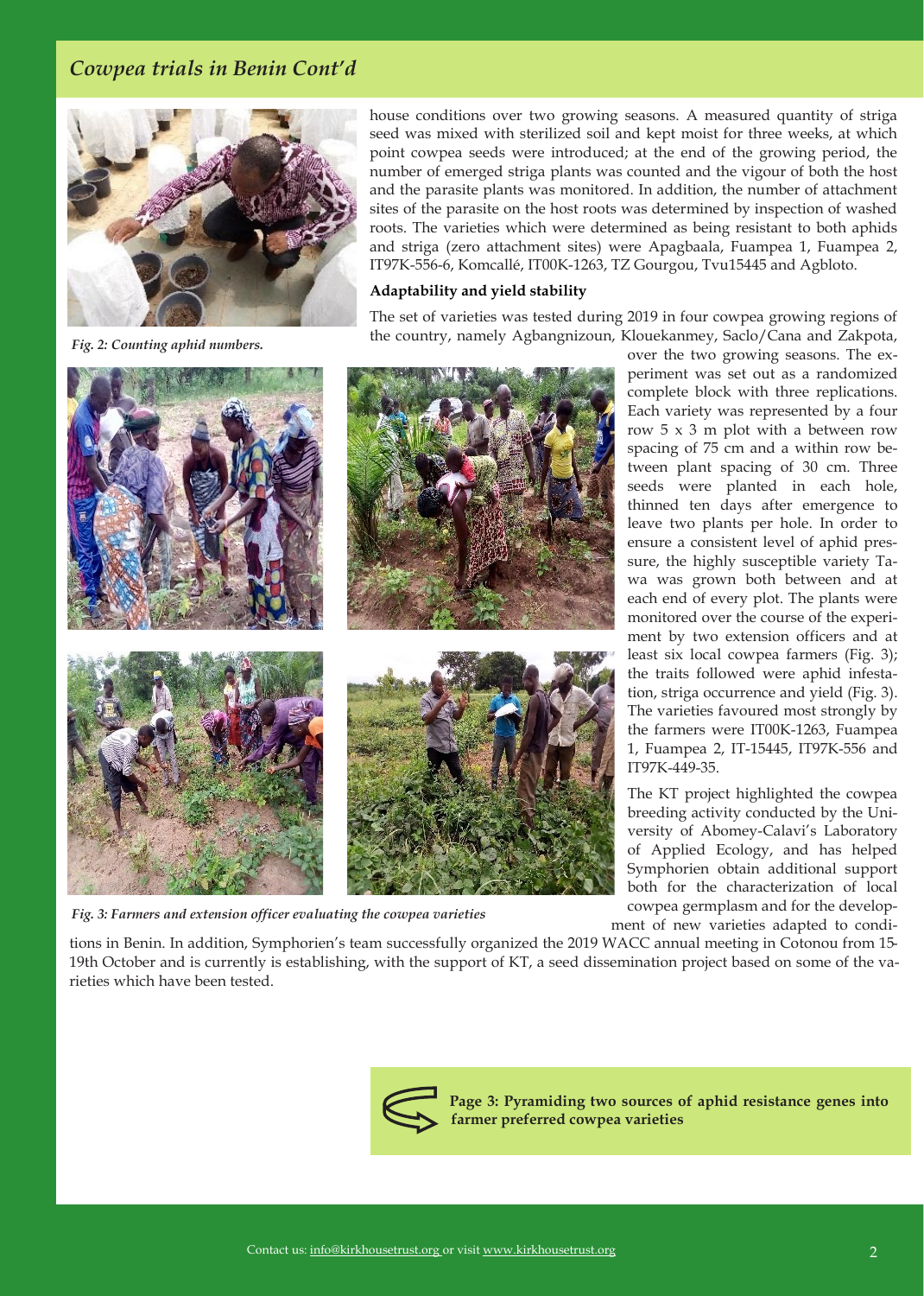#### **Pyramiding two sources of aphid resistance genes into farmer preferred cowpea varieties** *Patrick Attamah & Frederick Awuku*

Patrick Attamah and Frederick Awuku are based at the Savannah Agriculltural Research Institute (SARI) in Ghana and are part of the WACC project team. The work described forms part of Patrick's PhD project. Frederick is the Lab Manager at SARI and is working with Patrick on the molecular activities described.

The cowpea aphid (Aphis cracivora) is a notorious pest of cowpea wherever the crop is grown, causing economic damage all the way from the seedling to the podding stage. In addition to aphids, the crop's reproductive development can also be





*Frederick Awuku Patrick Attamah*

compromised by the activity of flower thrips and a complex of pod-sucking bugs. While chemical interventions to control pest infestation at the reproductive stage should be effective against aphids, across West Africa, aphids are the only major insect pest which farmers regularly confront during the plants' vegetative stage. Thus, deploying aphid resistant crop varieties can reduce farmer expenditure on insecticide.

Natural variation for aphid resistance is well documented in cowpea; typically, its genetic basis is simple, making it relativey straight-forward to breed for resistance. Some years ago, the Ghana CSIR-SARI research group, led by Dr. Francis Kusi, identified SARC 1-57-2 as a donor of resistance which is expressed at the seedling stage, and have been able to deduce linkage between the resistance gene and the SSR locus CP 171/172. This finding has allowed for the SARC 1-57-2 resistance to be introgressed into susceptible cowpea by deploying marker-assisted selection. Supported by funding provided by Kirkhouse Trust SCIO, the SARI programme has released five new aphid resistant cowpea varieties in 2016. Single genes for resistance are, however, vulnerable to break down since their widespread deployment can spur the development of novel pest biotypes. The stacking of multiple resistance genes is seen as a prudent insurance policy to reduce the risk of sudden breakdown. With this in mind, the SARI group has been exploring additional sources of aphid resistance. One of these is carried by the IITA breeding line IT97K-556-6. Inheritance and allelism studies have demonstrated that this resistance is controlled by a single dominant gene, which is non-allelic to the one harboured by SARC 1-57-2. The team is now engaged in stacking these two genes into farmer-preferred varieties, using a marker-assisted backcrossing strategy.

L 1 2 3 4 5 6 7 8 9 10 11 12 13 14 15 16 17 18 Fig 1: Segregation for the CP 171/172 amplicon among  $BC_2F_1$ progeny bred from the cross [IT99K-573-1-1 x SARC 1-57] x IT99K-573-1-1\*2.

L=50 bp ladder; lane 1: IT99K-573-1-1; 2: SARC 1-57-2; lanes 3-22:  $BC<sub>2</sub>F<sub>1</sub>$  individuals. Lanes 3,4,7,8,10,12-14,17,18 and 22 each carry the SARC 1-57-2 allele and were checked for aphid resistance before being used for the next round of backcrossing.

Two groups of recipient variety have been targeted: the first consists of the five varieties in which the SARC 1-57-2 gene has already been introduced and a second group made up of three susceptible varieties. Two introgression strategies are being implemented. The first uses the parallel backcross method, in which one stream uses CP 171/172 to track the presence SARC 1-57-2 gene and the other that of the converted SNP marker 1\_0912 which is linked to the IT97K-556-6 resistance (Fig. 1).





L 1 2 3 4 5 6 7 8 9 10 11 12 13 14 15 16 17 18



L 1 2 3 4 5 6 7 8 9 10 11 12 13 14 15 16 17 18

each BC generation is Fig 2: Segregation for (A) the CP 171/172, (B) the 1\_0912 amplicon among BC2F1 progeny bred from the cross [Asetenapa x (IT97K-556-6 x SARC 1-57-2] x Asetenapa\*2.

L=50 bp ladder; lane 1: Asetenapa; 2: IT97K-556-6; 3: SARC 1-57-2; 4-18: BC2F1 individuals. Lane 8 is heterozygous for both markers and was thus selected for the subsequent backcross.

CP 171/172 and 1\_0912 (Fig. 2). In both strategies, the two markers will also be used to select for segregants fixed for both aphid resistance genes. Because the target genotype harbours two, rather than just one aphid resistance gene, the hope is that its resistance will prove to be more durable than that of varieties which harbour only a single resistance gene.

the recipient is crossed to the F1 hybrid between the two donors, followed by a backcross series involving repeated crosses (up to BC4F1) to the recipient parent; selection at

based on the simultaneous presence of both